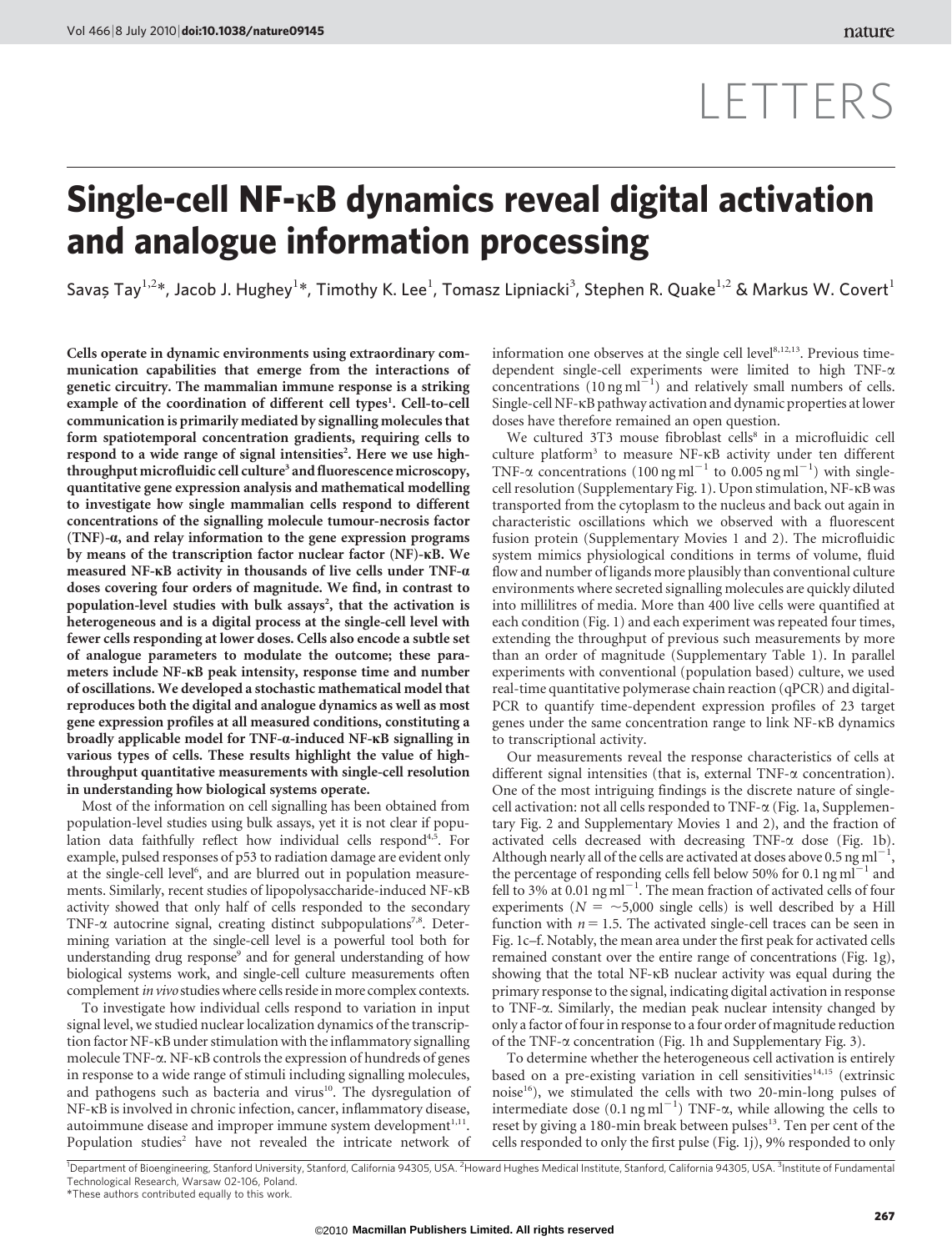

Figure 1 | NF-KB single-cell microscopy measurements. a, Representative real-time fluorescent images of cells during stimulation with 10 ng m $l^{-1}$  (top row) and 0.25 ng ml<sup> $-1$ </sup> (bottom row) TNF- $\alpha$ . Arrows show the activated cell nuclei. At the high dose, all cells except one respond, whereas only two out of five respond at the lower dose. **b**, Fraction of activated cells versus TNF- $\alpha$ concentration for four different experiments ( $N =$  number of quantified active cells). The mean of four experiments fit to a Hill function with  $n = 1.5$ . c–f, Representative traces for active single cells. Also shown (f) are population means at 0.01 ng ml<sup>-1</sup> TNF- $\alpha$  stimulation, when only active cells are included (black squares), and when both active and non-active cells are included (red squares). The population traces averaged over all cells ( $N =$  $\sim$ 80) misleadingly shows reduced activity. **g**, The integrated area under the first peak versus TNF- $\alpha$  concentration for a single experiment, showing that the total NF-kB nuclear activity in the first peak remains constant across all

the second pulse (Fig. 1k), and 11% responded to both pulses (Fig. 1l). The existence of cells responding to only one of the pulses shows that the activation is governed partly by a stochastic element. However, the probability of responding to both pulses is highly increased  $(\sim10$  fold) compared to a purely stochastic process, which suggests that pre-existing variation in internal variables of the cells (extrinsic noise) also has an important role in the outcome<sup>14,15</sup>. The heterogeneous activation of single cells requires the re-interpretation of previous population-level studies<sup>2</sup> and the models derived from them. The population average of only active cells yields an accurate mean nuclear NF-kB intensity (Fig. 1f, black squares). On the other hand, the average over the entire population including active and inactive cells shows significantly reduced mean intensity and completely washed out dynamics (red squares), highlighting the importance of single-cell measurements.

Although the cells show digital activation, there are aspects of their response that are dose-dependent and therefore represent analogue information processing of the stimulus. The cells show significantly delayed activation under lower doses (Fig. 1i). The activation response time (the time from TNF- $\alpha$  stimulation to the first peak) is around 50 min for the lowest doses, whereas the cells activate within 20 min at the highest doses. The variation in response time at the highest doses is close to the experimental resolution of 6 min, and increases to about 60 min at the lower doses. In contrast to the response time, the mean decay time of the first nuclear localization peak (which depends on newly made IkB protein) is around 20 min, and is surprisingly independent of the TNF- $\alpha$  dose (Supplementary Fig. 4).

A related dose-dependent parameter is the number of nuclear oscillations: higher doses yield more oscillations (Supplementary Fig. 5).



concentrations. h, NF-kB nuclear intensity versus TNF-a concentration. i, NF- $\kappa$ B response time versus TNF- $\alpha$  concentration. Error bars in  $g$ -i are the standard deviation from the mean, and show the natural variation in singlecell responses. j–l, Representative traces for the low-dose, short-pulsed stimulation experiment. Cells were stimulated with two consecutive 20-min-long pulses of 0.1 ng ml<sup> $-1$ </sup> TNF- $\alpha$ . The pulses were separated by 180 min, allowing the cells to reset. Ten per cent respond to only the first pulse (j), 9% respond only to the second pulse (k), and 11% of the cells in the chamber respond to both pulses (l). The existence of cells responding to only one of the pulses indicates that NF-kB activation is partly governed by a stochastic process, whereas the high percentage of cell responding to both pulses indicates pre-existing high sensitivity to  $TNF-\alpha$  in this subpopulation.

The intensity of the secondary NF-kB peaks remains relatively constant at high and intermediate doses (Supplementary Fig. 6), but completely disappear in some cells at the lowest doses measured. The time between the first and second peaks remained constant at 80 min over the measured range (Supplementary Fig. 7). Later peaks quickly lose synchrony, and the significant de-phasing after the third peak results in washing-out of the single-cell dynamics at the population level (Supplementary Fig. 3). These subtle variations in the dose-dependent response provide strong constraints on mathematical models of TNFa-induced NF-kB signalling, which are discussed in more detail below.

At saturating doses of TNF- $\alpha$ , NF-KB nuclear oscillations drive expression of three classes of genes: early, intermediate and late<sup>12,13,17-19</sup>. We measured the time-dependent expression levels of 23 NF-kB target genes on populations of cells from these classes under a broad range of TNF- $\alpha$  doses using qPCR and digital-PCR<sup>20</sup> (Fig. 2 and Supplementary Fig. 8). A series of genes are upregulated at early times, including NF- $\kappa$ B inhibitors I $\kappa$ B $\alpha$  (also called Nfkbia) and A20 (also called Tnfaip3) (Fig. 2a). Transcripts of early genes often have high degradation rates<sup>18</sup>, which resulted in expression profiles that closely follow NF-kB nuclear localization dynamics (Supplementary Fig. 9). An intriguing property of the early-expressed genes is that the expression levels normalized to the fraction of active cells in each population are relatively constant for all doses (Fig. 2b), whereas late genes are only expressed at the highest doses (Fig. 2c). This suggests that the initial NF-kB localization burst is sufficient to express the early genes even at the lowest stimulation doses, linking digital signalling to early gene expression.  $I \kappa B \alpha$  is one of the digitally expressed genes, which could also explain the dose-independent behaviour of the first peak degradation time we observed in Supplementary Fig. 4.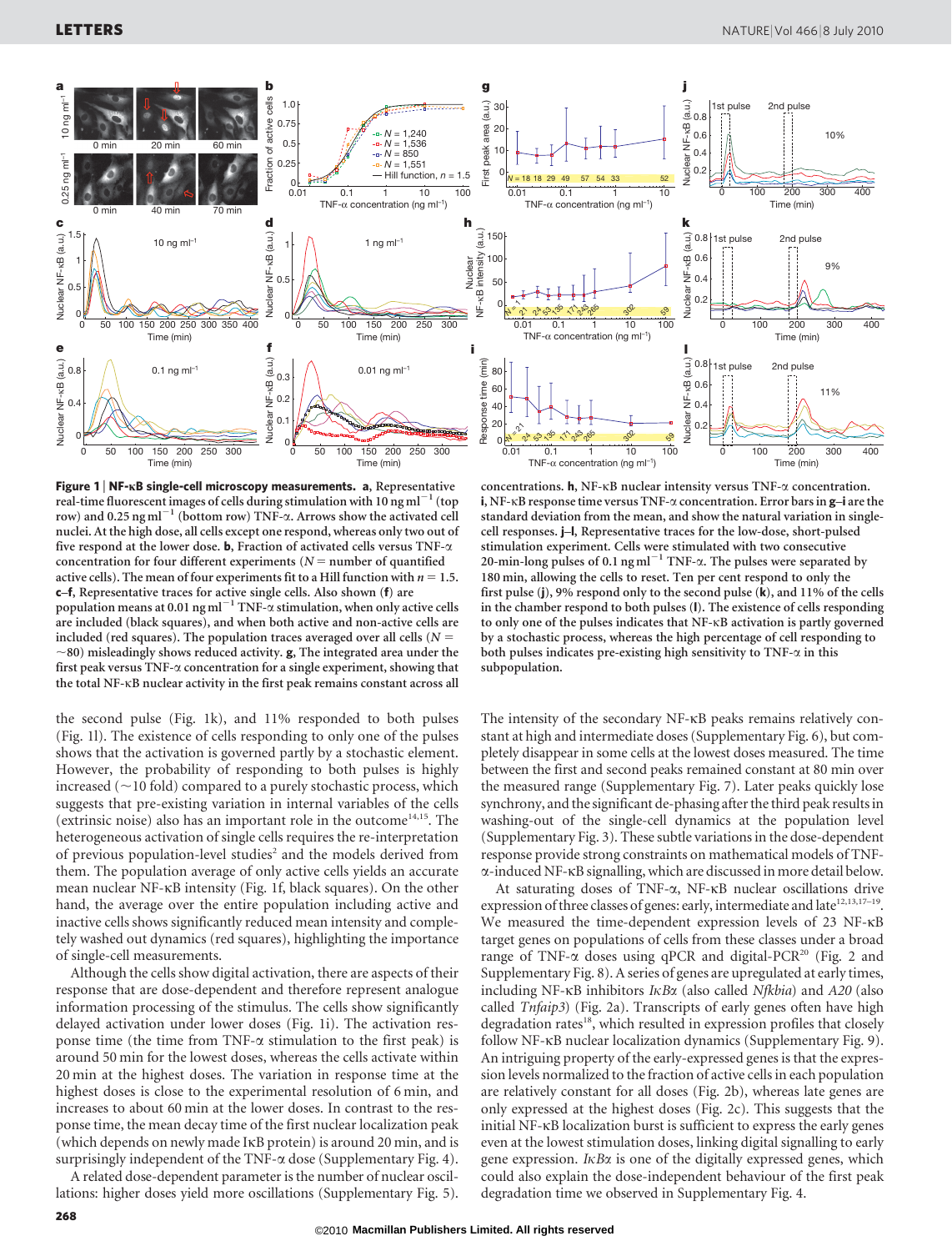

Figure 2 <sup>|</sup> Time-dependent expression profiles of NF-kB target genes. Cells were stimulated with various doses of TNF- $\alpha$  ranging from 10 ng ml<sup>-1</sup> to 0.01  $\mathrm{ng\,ml}^{-1}$ . a, Relative expression levels of each gene were quantified using approximately 500 cells by qPCR, and digital-PCR was used to calibrate expression levels to the total number of mRNAs per cell. The expression levels shown in a are population averages of all cells (active and non-active) in the PCR reaction. Genes cluster in three groups with early (left column), intermediate (middle) and late term (right) activation dynamics.

The expression levels of the intermediate and late genes build up slowly after persistent NF-kB oscillations. Such oscillations require constant TNF- $\alpha$  stimulation and thus are observed only when the initial TNF- $\alpha$  level is highest; at low initial concentrations TNF- $\alpha$ quickly disappears from the media due to natural degradation and receptor internalization (Supplementary Fig. 10). The initial localization peak seen in all active cells is not sufficient to induce the late genes (Fig. 2 and Supplementary Fig. 9). Among the late genes that are highly expressed, Ccl2, Trail (also called Tnfsf10), Casp4, Ripk2 and RANTES (also called Ccl5) lead to apoptotic signalling and Serpina3g acts to prevent apoptosis $21$ . This suggests that cells that are continuously exposed to high-dose TNF- $\alpha$  activate pro- and anti-apoptotic gene expression programs mediated by late nuclear localization of NF-kB, whereas low-dose TNF-a signals do not lead to apoptosisrelated signalling due to a lack of late-term nuclear localization. Furthermore, other signalling molecules and regulatory proteins are also upregulated at early times, including Il6, Ccl20, Icam1 and Zfp36, suggesting possible synergistic or interfering mechanisms.

The wealth of biochemical data has resulted in a number of mathematical models that describe TNF-a-induced NF-kB nuclear oscillations. Some models are deterministic and therefore unable to reproduce the heterogeneity in single cells<sup>12,17</sup>. Later models incorporate negative regulation of NF-<sub>KB</sub> by A20<sup>22,23</sup>, and use a stochastic description of slow dynamics<sup>24,25</sup>. These models are able to explain the response of the network to repeating short pulses of TNF- $\alpha$  in SK-N-AS cells<sup>13</sup>. Digital cell activation and the overall response characteristics we observed are not simultaneously present in any previous model. We therefore revised the stochastic model<sup>25</sup> to account for our observations. First, we considered the effects of limited TNF- $\alpha$  amount present in the microfluidic chambers and TNF- $\alpha$  degradation on overall TNF- $\alpha$  loss, and included cellular variation in the amount of TNF- $\alpha$  receptor (see Supplementary Mathematical Methods). The resulting model, although more realistic, did not produce the digital activation that we observed at low doses. We therefore implemented a nonlinear IKK (inhibitor of NF-kB kinase) activation profile, where the activation rate of IKK depends quadratically on the concentration of the upstream kinase IKKK. Such a nonlinear activation rate may be justified by the fact that IKK subunits IKK- $\alpha$  and IKK- $\beta$  must be phosphorylated at two

b, c, Expression levels of a representative early (b) and late (c) gene normalized to the fraction of active cells at each TNF-a concentration. mRNA levels were normalized to a single active cell level by dividing with the active fraction of cells at that concentration (see Fig. 1). Normalized expression of the early gene Il6 does not vary in response to a 1,000-fold change in TNF-a concentration. The late gene RANTES is expressed only at the highest TNF-a concentrations.

serine residues, S177 and S181, to attain full activity<sup>26</sup>. Incorporation of the quadratic activation resulted in achieving the digital cellular response simulations similar to our experiments (Fig. 3).

The model (Fig. 3a) was manually fitted to the single-cell traces, and a single set of biochemically measured, assumed and fitted parameters were used for all the simulations (see Supplementary Mathematical Methods for model fitting). The core model comprises 16 ordinary differential equations representing biochemical reactions and 34 rate constants, where 20 of the constants are fixed (biochemically measured or based on related data), and the other 14 were varied for model fitting within biologically reasonable boundaries. The internal parameters of the model, such as the number of proteins and mRNAs, production, degradation and transport rates, are all biologically plausible values.

The simulated single-cell traces for 3T3 cells at different TNF- $\alpha$ doses can be seen in Fig. 3c, d and Supplementary Fig. 11, which agree well with the data in terms of timing, intensity and the variability of the first peaks at all doses. Most remarkably, the model can reproduce—within a single set of biochemical parameters—the measured concentration-dependent single-cell activation probability (Fig. 3b), mean nuclear NF-kB intensities (Fig. 3e), the response times (Fig. 3f), and their distributions. Furthermore, it predicts with excellent accuracy the fraction of cells responding to consecutive short pulses of low-dose TNF- $\alpha$  (Fig. 4a). Although the model captures many features of our single-cell microscopy data, it falls short of perfectly reproducing the total number of oscillations at mid doses (Supplementary Fig. 11), first peak decay times and peak-to-peak intensity ratios shown in Supplementary Figs 4–7. Simulated expression profiles for early, intermediate and late genes can be seen in Fig. 4b. The gene expression closely follows NF-kB dynamics and agrees well with most of the genes we measured in Fig. 2. Some measured expression profiles such as Trail and Ccl2 do not follow NF-kB nuclear localization strictly and the single transcription factor model we used was not able to reproduce these profiles, which indicates that parallel synergistic or interfering pathways significantly contribute to transcription of these genes<sup>27</sup>.

We have mapped the nuclear localization dynamics of NF-kB under TNF-a stimulation by measuring thousands of single-cell traces and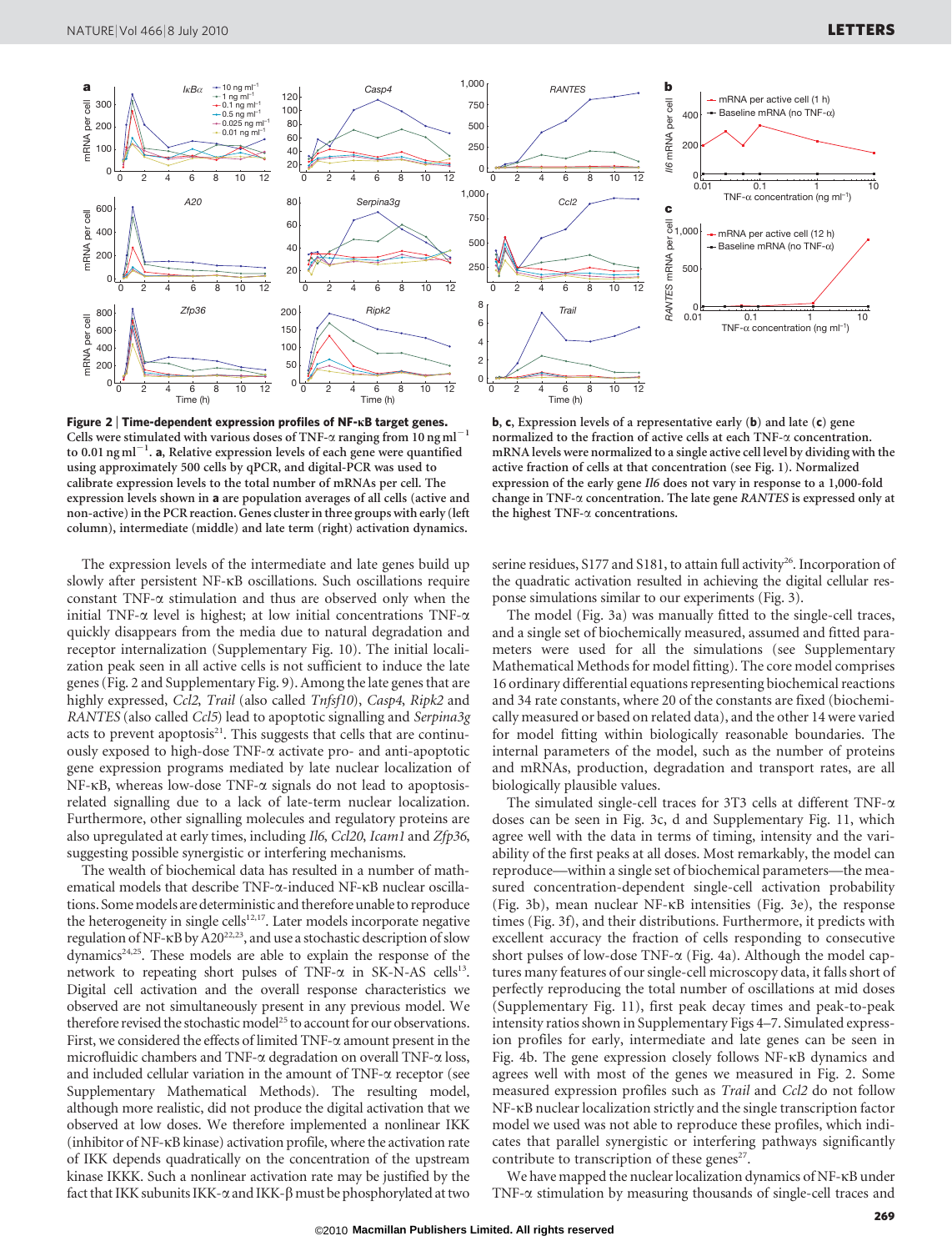

Figure 3 <sup>|</sup> Mathematical model development and simulations. Where applicable, error bars show standard deviation from the mean. a, Model architecture is based on stochastic description of receptor and gene activity, quadratic representation of IKK activation, and negative feedback via IkBa and A20. b, Simulated (blue) and measured (red) fraction of activated cells. c, d, Simulated single-cell NF-kB nuclear localization traces at the experimentally measured TNF-a concentration range. The low dose  $(0.01$  ng ml<sup>-1</sup>) stimulated cells show clear separation between active and non-active cells similar to experiments. Among 200 simulated cells, only 10 were activated. The model faithfully reproduces important aspects of experimental means and distributions (shown with error bars) across all concentrations. e, Simulated NF-kB nuclear intensity versus TNF-a concentration (see Fig. 1h). f, Simulated NF- $\kappa$ B response time versus TNF- $\alpha$ concentration (see Fig. 1i).

time-dependent gene expression profiles over a concentration range of four orders of magnitude. A mathematical model that reproduces NF-kB dynamics and transcription at the measured concentration range was developed, constituting a significantly improved model of the NF- $\kappa$ B pathway under TNF- $\alpha$  stimulation. We have found that cells activate in response to TNF- $\alpha$  in a digital manner. Although the fraction of activated cells decreases to zero with decreasing  $TNF-\alpha$ dose, the NF-kB amplitude remains high, allowing high expression of early genes. Early gene expression is not dependent on the inducing signal intensity, whereas the expression of later genes requires persistent nuclear localizations of the transcription factor, which exist only at the highest input signal levels. The cells process analogue signal intensity information using a diverse set of parameters such as the timing, peak intensity and number of transcription factor oscillations to create digital outputs (activation and early gene expression). In addition to their biological significance, our findings highlight the importance of high-quality, single-cell data in understanding and modelling biological systems, and demonstrate the efficiency of highthroughput microfluidic techniques in obtaining such data.

#### METHODS SUMMARY

We used a lentiviral system to create  $p65^{-/-}$  mouse fibroblast (3T3) cells expressing the fluorescent fusion protein p65–DsRed under control of the endogenous mouse p65 promoter<sup>8</sup>. To relieve a bottleneck in image processing in this study, we also infected the cells with a lentivirus containing the nuclear marker H2B–GFP driven by the human ubiquitin C promoter. Various TNF-a (Roche) dilutions in DMEM were kept on ice at all times and these fluids were flowed into the microfluidic chambers during stimulation. Once the TNF-a media was flowed in, the chambers were sealed and were imaged every 6 min in both GFP and DsRed fluorescence channels, for up to 12 h. For gene expression measurements, we used



Figure 4 <sup>|</sup> Model predictions: stochastic and variable cell switching and target gene expression dynamics. a, Simulated single-cell traces for lowdose, short-pulsed stimulation. Cells were stimulated with two consecutive 20-min-long pulses of 0.1 ng ml<sup> $-1$ </sup> TNF- $\alpha$ . The pulses were separated by 180 min. Ten per cent respond to only the first pulse (top), 10% respond only to the second pulse (middle) and 11% of the cells in the chamber respond to both pulses (bottom), showing excellent agreement with experimental results shown in Fig. 1j–l. b, Simulations of early (top), intermediate (middle) and late (bottom) term NF-kB target genes under various doses of TNF-a. The model reproduces basic features of the expression profiles shown in Fig. 2a by varying only the transcript degradation times  $(T_{\text{deg}})$ .

cells cultured in well plates that were stimulated with different TNF-a concentrations. At the end of each stimulation experiment (0.25, 0.5, 2, 4, 6, 8, 10 and 12 h after stimulation), cells were lysed and cDNA was synthesized using Cells Direct One Step RT–PCR kit (Invitrogen). TaqMan primers and probes (Applied Biosystems) were used for real-time qPCR (Fluidigm 48x48 Dynamic Array). The relative gene expression levels were then calibrated for total mRNA molecules per cell via digital-PCR measurements<sup>20</sup> (Fluidigm 12 Digital PCR Chip). In Fig. 2b, c, we estimate the mRNA levels for only active cells by dividing the expression levels by the fraction of active cells at each dose measured in Fig. 1b.

Full Methods and any associated references are available in the online version of the paper at<www.nature.com/nature>.

#### Received 29 December 2009; accepted 28 April 2010. Published online 27 June 2010.

- 1. Hayden, M. S., West, A. P. & Ghosh, S. NF-KB and the immune response. Oncogene 25, 6758–6780 (2006).
- 2. Cheong, R. et al. Transient IkB kinase activity mediates temporal NF-kB dynamics in response to a wide range of tumor necrosis factor-a doses. J. Biol. Chem. 281, 2945–2950 (2006).
- 3. Gómez-Sjöberg, R., Leyrat, A. A., Pirone, D. M., Chen, C. S. & Quake, S. R. Versatile, fully automated, microfluidic cell culture system. Anal. Chem. 79, 8557–8563 (2007).
- 4. Batchelor, E., Loewer, A. & Lahav, G. The ups and downs of p53: understanding protein dynamics in single cells. Nature Rev. Cancer 9, 371–377 (2009).
- 5. Spencer, S. L., Gaudet, S., Albeck, J. G., Burke, J. M. & Sorger, P. K. Non-genetic origins of cell-to-cell variability in TRAIL-induced apoptosis. Nature 459, 428–432 (2009).
- 6. Lahav, G. et al. Dynamics of the p53-mdm2 feedback loop in individual cells. Nature Genet. 36, 147–150 (2004).
- 7. Covert, M. W., Leung, T. H., Gaston, J. E. & Baltimore, D. Achieving stability of lipopolysaccharide-induced NF-kB activation. Science 309, 1854–1857 (2005).
- 8. Lee, T. K. et al. A noisy paracrine signal determines the cellular NF-KB response to LPS. Sci. Signal. 2, 93 (2009).
- Cohen, A. A. et al. Dynamic proteomics of individual cancer cells in response to a drug. Science 322, 1511–1516 (2008).
- 10. Hoffmann, A. & Baltimore, D. Circuitry of nuclear factor kB signaling. Immunol. Rev. 210, 171–186 (2006).
- 11. Courtois, G. & Gilmore, T. D. Mutations in the NF-KB signaling pathway: implications for human disease. Oncogene 25, 6831–6843 (2006).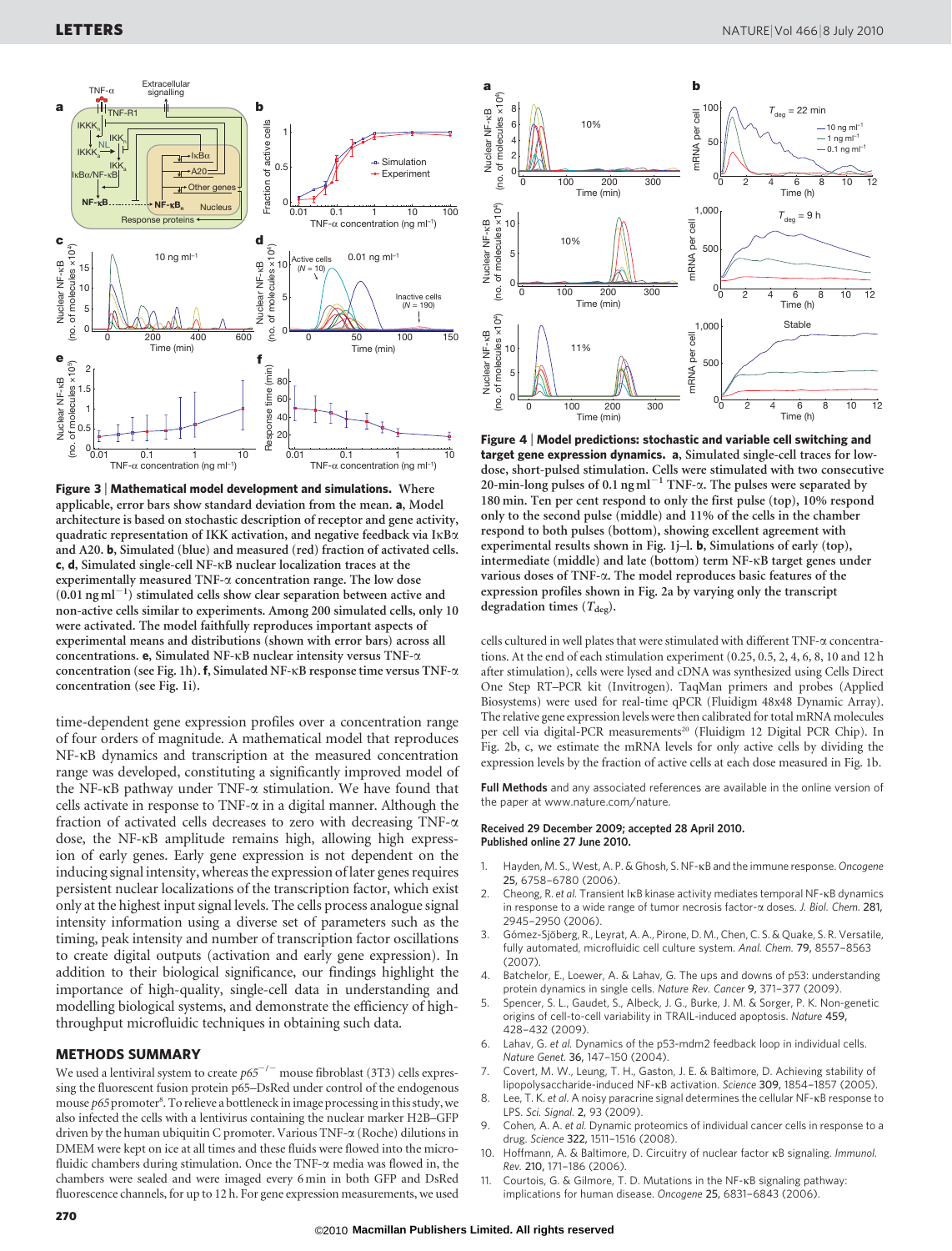- 13. Ashall, L. et al. Pulsatile stimulation determines timing and specificity of NF-KBdependent transcription. Science 324, 242–246 (2009).
- 14. St., Pierre, F. & Endy, D. Determination of cell-fate selection during phage lambda infection. Proc. Natl Acad. Sci. USA 105, 20705–20710 (2008).
- 15. Snijder, B. et al. Population context determines cell-to-cell variability in endocytosis and virus infection. Nature 461, 520–523 (2009).
- 16. Elowitz, M., Levine, A. J., Siggia, E. D. & Swain, P. S. Stochastic gene expression in a single cell. Science 297, 1183–1186 (2002).
- 17. Hoffmann, A., Levchenko, A., Scott, M. L. & Baltimore, D. The IKB-NF-KB signaling module: temporal control and selective gene activation. Science 298, 1241–1245  $(2002)$
- 18. Hao, S. & Baltimore, D. The stability of mRNA influences the temporal order of the induction of genes encoding inflammatory molecules. Nature Immunol. 10, 281–288 (2009).
- 19. Giorgetti, L. et al. Noncooperative interactions between transcription factors and clustered DNA binding sites enable graded transcriptional responses to environmental inputs. Mol. Cell 37, 418-428 (2010).
- 20. Bhat, S., Hermann, J., Armishaw, P., Corbisier, P. & Emslie, K. R. Single molecule detection in nanofluidic digital array allows accurate measurement of DNA copy number. Anal. Bioanal. Chem. 394, 457–467 (2009).
- 21. Wilson, J. W., Catherine, B. & Christopher, S. (eds) in Apoptosis Genes (Springer, 1999).
- 22. Lee, E. G. et al. Failure to regulate TNF-a-induced NF-KB and cell death responses in A20-deficient mice. Science 289, 2350–2354 (2000).
- 23. Hutti, J. E. et al. IkB kinase beta phosphorylates the K63 deubiquitinase A20 to cause feedback inhibition of the NF-kB pathway. Mol. Cell. Biol. 27, 7451–7461 (2007).
- 24. Lipniacki, T., Paszek, P., Brasier, A. R., Luxon, B. & Kimmel, M. Mathematical model of NF-kB regulatory module. J. Theor. Biol. 228, 195–215 (2004).
- 25. Lipniacki, T., Puszynski, K., Paszek, P., Brasier, A. R. & Kimmel, M. Single TNF-a trimers mediating NF-kB activation: Stochastic robustness of NF-kB signaling. BMC Bioinformatics 8, 376 (2007).
- 26. Delhase, M., Hayakawa, M., Chen, Y. & Karin, M. Positive and negative regulation of IkB kinase activity through IKK subunit phosphorylation. Science 284, 309–313 (1998).
- 27. Chen, Y.-M. et al. Dual regulation of TNF- $\alpha$  induced CCL2/monocyte chemoattractant protein-1 expression in vascular smooth muscle cells by NF-kB and AP-1: modulation by type III phosphodiesterase inhibition. J. Pharmacol. Exp. Ther. 103, 06262 (2004).
- 28. Toepke, M. W. & Beebe, D. J. PDMS absorption of small molecules and consequences in microfluidic applications. Lab Chip 6, 1484–1486 (2006).

Supplementary Information is linked to the online version of the paper at <www.nature.com/nature>.

Acknowledgements We thank A. Leyrat and R. Gomez-Sjoberg for development of the automated cell culture system, assistance with the software, and for contributions to experimental design and preliminary data. This research was supported in part by an NIH Director's Pioneer Award (to S.R.Q.), an NCI Pathway to Independence Award (K99CA125994) (to M.W.C.), the Foundation for Polish Science (TEAM 2009-3/6) and NSF/NIH grant no. R01-GM086885 (to T.L.), a Stanford Graduate Fellowship (to T.K.L.), and a Stanford Bio-X Graduate Fellowship (to J.J.H.).

Author Contributions S.T. and J.J.H. performed the experiments, S.T. and T.L. developed the mathematical models and performed the simulations, T.K.L. developed the image processing methods and all authors contributed to analysis of the data and to writing the manuscript.

Author Information Reprints and permissions information is available at <www.nature.com/reprints>. The authors declare competing financial interests: details accompany the full-text HTML version of the paper at [www.nature.com/](www.nature.com/nature) [nature.](www.nature.com/nature) Readers are welcome to comment on the online version of this article at <www.nature.com/nature>. Correspondence and requests for materials should be addressed to M.W.C. [\(mcovert@stanford.edu\)](mailto:mcovert@stanford.edu), S.R.Q. [\(quake@stanford.edu\)](mailto:quake@stanford.edu) or T.L. [\(tlipnia@ippt.gov.pl\).](mailto:tlipnia@ippt.gov.pl)